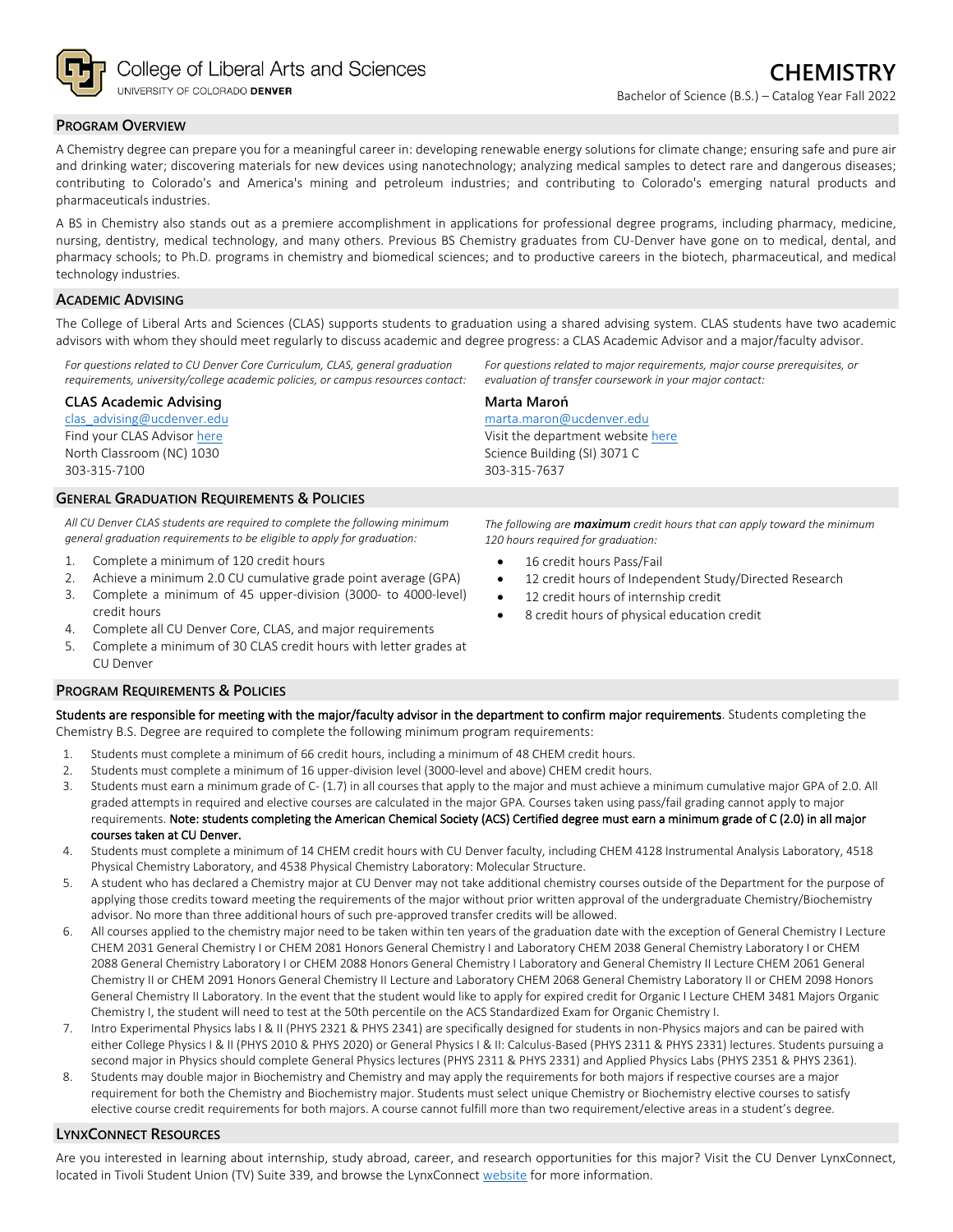

# **CHEMISTRY**

Bachelor of Science (B.S.) – Catalog Year Fall 2022

| <b>Degree Requirements</b>                                                                                                                                             | Credits        | <b>Notes</b>                                                                                                |
|------------------------------------------------------------------------------------------------------------------------------------------------------------------------|----------------|-------------------------------------------------------------------------------------------------------------|
| * Course prerequisites change regularly. Students are responsible for consulting advisors and the class schedule in the student portal for prerequisite information. * |                |                                                                                                             |
| CU Denver Core Curriculum Requirements                                                                                                                                 | $34 - 40$      | CU Denver Core Curriculum Requirements                                                                      |
| <b>CLAS Graduation Requirements</b>                                                                                                                                    | $15 - 29$      | <b>CLAS Graduation Requirements</b>                                                                         |
| <b>CHEM Major Requirements</b>                                                                                                                                         | 66             | At least 16 CHEM credit hours must be upper-division                                                        |
|                                                                                                                                                                        |                | *Prerequisite: Placement. If AP and IB credit for General Chemistry see                                     |
| CHEM 2031 General Chemistry I or<br>CHEM 2081 Honors General Chemistry IFA                                                                                             | 3              | Chemistry Advisor before registering for first chemistry class.                                             |
|                                                                                                                                                                        |                | See CHEM advisor for CHEM 2081.                                                                             |
| CHEM 2038 General Chemistry I Lab or                                                                                                                                   | $\mathbf{1}$   | *Prerequisite/Corequisite: C- or higher in CHEM 2031 or 2081                                                |
| CHEM 2088 Honors General Chemistry I Lab <sup>FA</sup>                                                                                                                 |                | See CHEM advisor for CHEM 2088.                                                                             |
| CHEM 2061 General Chemistry II or                                                                                                                                      | 3              | *Prerequisite: C- or higher in CHEM 2031 or 2081.                                                           |
| CHEM 2091 Honors General Chemistry II <sup>SP</sup>                                                                                                                    |                | See CHEM advisor for CHEM 2091.                                                                             |
| CHEM 2068 General Chemistry II Lab or                                                                                                                                  |                | * Prerequisite: C- or higher in CHEM 2038 or 2088.                                                          |
| CHEM 2098 Honors General Chemistry II Lab SP                                                                                                                           | 2              | *Prerequisite/Corequisite: CHEM 2061 or CHEM 2091                                                           |
|                                                                                                                                                                        |                | See CHEM advisor for CHEM 2098.                                                                             |
| CHEM 3011 Inorganic Chemistry <sup>SP</sup>                                                                                                                            | 3              | *Prerequisite/Corequisite: C- or higher in CHEM 3421 or CHEM 3491                                           |
| CHEM 3111 Analytical Chemistry <sup>FA</sup>                                                                                                                           | $\overline{3}$ | *Prerequisite: C- or higher in CHEM 2061 or 2091                                                            |
| CHEM 3118 Analytical Chemistry Lab <sup>FA</sup>                                                                                                                       | $\overline{2}$ | *Prerequisite: C- or higher in CHEM 2068 or 2098                                                            |
|                                                                                                                                                                        |                | *Prerequisite/Corequisite: CHEM 3111 or 3481                                                                |
| CHEM 3481 Majors Organic Chemistry IFA                                                                                                                                 | $\overline{4}$ | *Prerequisite: C- or higher in CHEM 2061 or 2091.                                                           |
| For CHEM-BS or BICM-BS students only                                                                                                                                   |                | *Corequisite: CHEM 3418 or 3488                                                                             |
| CHEM 3488 Majors Organic Chemistry I Lab FA<br>For CHEM-BS or BICM-BS students only                                                                                    | $\mathbf{1}$   | *Prerequisite: C- or higher in CHEM 2068 or 2098.<br>*Prerequisite/Corequisite: CHEM 3411 or 3481           |
| CHEM 3491 Majors Organic Chemistry II <sup>SP</sup>                                                                                                                    |                |                                                                                                             |
| For CHEM-BS or BICM-BS students only                                                                                                                                   | $\overline{4}$ | *Prerequisite: C- or higher in CHEM 3411 or 3481 and 3418 or 3488                                           |
| CHEM 3498 Majors Organic Chemistry II Lab FA, SP                                                                                                                       |                | *Prerequisite: C- or higher in CHEM 3411 or 3481 and 3418 or 3488                                           |
| For CHEM-BS or BICM-BS students only                                                                                                                                   | $\overline{2}$ | *Prerequisite/Corequisite: CHEM 3421 or 3491                                                                |
|                                                                                                                                                                        |                | *Prerequisite: C- or higher in CHEM 3111, 3421 or 3491 and CHEM 4521                                        |
| CHEM 4121 Instrumental Analysis <sup>SP</sup>                                                                                                                          | 3              | and PHYS 2331 or 2020                                                                                       |
|                                                                                                                                                                        |                | *Prerequisite: C- or higher in CHEM 3118 and 4538                                                           |
| CHEM 4128 Instrumental Analysis Lab SP                                                                                                                                 | 2              | *Corequisite: CHEM 4121                                                                                     |
|                                                                                                                                                                        |                | *Prerequisite: C- or higher in MATH 2411 and PHYS 2020                                                      |
| CHEM 4500 Foundations of Physical Chemistry FA                                                                                                                         | 3              | *Prerequisite/Corequisite: PHYS 2331 and CHEM 3421 or 3491                                                  |
|                                                                                                                                                                        |                | *Prerequisite: C- or higher in PHYS 2331 or 2020 and either:                                                |
| CHEM 4511 Physical Chemistry: Thermodynamics and Kinetics SP                                                                                                           | 3              | *Prerequisite: C- or higher in MATH 2421 or CHEM 4500 or                                                    |
|                                                                                                                                                                        |                | *Corequisite/Prerequisite: C- or higher in MATH 3511                                                        |
| CHEM 4518 Physical Chemistry Lab: Reaction Analysis SP                                                                                                                 | $\overline{2}$ | *Prerequisite/Corequisite: CHEM 4511                                                                        |
|                                                                                                                                                                        |                | *Prerequisite: C- or higher in PHYS 2331 or 2020 and either:                                                |
| CHEM 4521 Physical Chemistry: Quantum Mechanics & Spectroscopy FA                                                                                                      | 3              | *Prerequisite: C- or higher in MATH 2421 or CHEM 4500 or                                                    |
|                                                                                                                                                                        |                | *Corequisite/Prerequisite: C- or higher in MATH 3511                                                        |
| CHEM 4538 Physical Chemistry Lab: Molecular Structure FA                                                                                                               | $\overline{2}$ | *Prerequisite/Corequisite: C- or higher in CHEM 4511 or 4521                                                |
| CHEM 3018 Inorganic Lab SP or                                                                                                                                          | $\overline{2}$ | *Prerequisite: C- or higher in CHEM 3011 (for 3018)                                                         |
| CHEM 4828 Biochemistry Lab SP                                                                                                                                          |                | *Prerequisite: C- or higher in CHEM 3810 or 4810 or 5810 (for 4828)                                         |
| Ancillary (Supporting Math and Science) Courses:                                                                                                                       |                |                                                                                                             |
| PHYS 2311 & 2321 General Physics I & Intro to Experimental Phys Lab I and<br>PHYS 2331 & 2341 General Physics II & Intro Experimental Phys Lab II or                   |                | *Prerequisite: MATH 1401 for PHYS 2311<br>*Prerequisite: C- or higher in PHYS 2311 and MATH 2411 (for 2331) |
| PHYS 2010 & 2321 College Physics I & Intro to Experimental Phys Lab I and                                                                                              | 10             | *Prerequisite: C- or higher in PHYS 2010 or 2311 (for 2020)                                                 |
| PHYS 2020 & 2341 College Physics II & Intro to Experimental Phys Lab II                                                                                                |                | *Prerequisite: C- or higher in PHYS 2030, 2321, or 2351 with (for 2341)                                     |
|                                                                                                                                                                        |                | *Prerequisite: C- or higher in MATH 1109, 1070, or 1110 and MATH                                            |
| MATH 1401 Calculus I                                                                                                                                                   | $\overline{4}$ | 1120; or C- or higher in MATH 1130; or C- or higher in MATH 1401; or                                        |
|                                                                                                                                                                        |                | entry into the MA01 Student Group OR ALEKS PPL score 76-100.                                                |
| MATH 2411 Calculus II                                                                                                                                                  | $\overline{4}$ | *Prerequisite: C- or higher in MATH 1401                                                                    |
| Optional American Chemistry Society (ACS) Certified Degree Requirements:                                                                                               |                |                                                                                                             |
|                                                                                                                                                                        |                | *Prerequisite (for 3810): C- or higher in BIOL 2020 or 2040 and                                             |
| CHEM 3810 Biochemistry or CHEM 4810 General Biochemistry I <sup>SP</sup>                                                                                               | $3 - 4$        | CHEM 3411 or 3481                                                                                           |
|                                                                                                                                                                        |                | *Prerequisite/Corequisite (for 4810): C- or higher in CHEM 3421 or 3491                                     |
| CHEM 3018 Inorganic Lab or CHEM 4828 Biochemistry Lab <sup>SP</sup>                                                                                                    | $\overline{2}$ | *Prerequisite/Corequisite: C- or higher in CHEM 3011 (for CHEM 3018)                                        |
|                                                                                                                                                                        |                | *Prerequisite: C- or higher in CHEM 3810 or 4810 or 5810 (for 4828)                                         |
| Upper-Division Lecture Elective - See CHEM Advisor                                                                                                                     | 3              | *Check individual courses for prerequisites.                                                                |
| <b>Estimated General Electives</b>                                                                                                                                     | $0 - 5$        | General Elective credits vary based on Core & CLAS Requirements.                                            |
|                                                                                                                                                                        |                | Consult with CLAS Advisor.                                                                                  |
| <b>Total Minimum Credit Hours:</b>                                                                                                                                     | 120            | 45 credit hours must be upper-division                                                                      |
|                                                                                                                                                                        |                | FA Fall Only Course<br><sup>SP</sup> Spring Only Course                                                     |